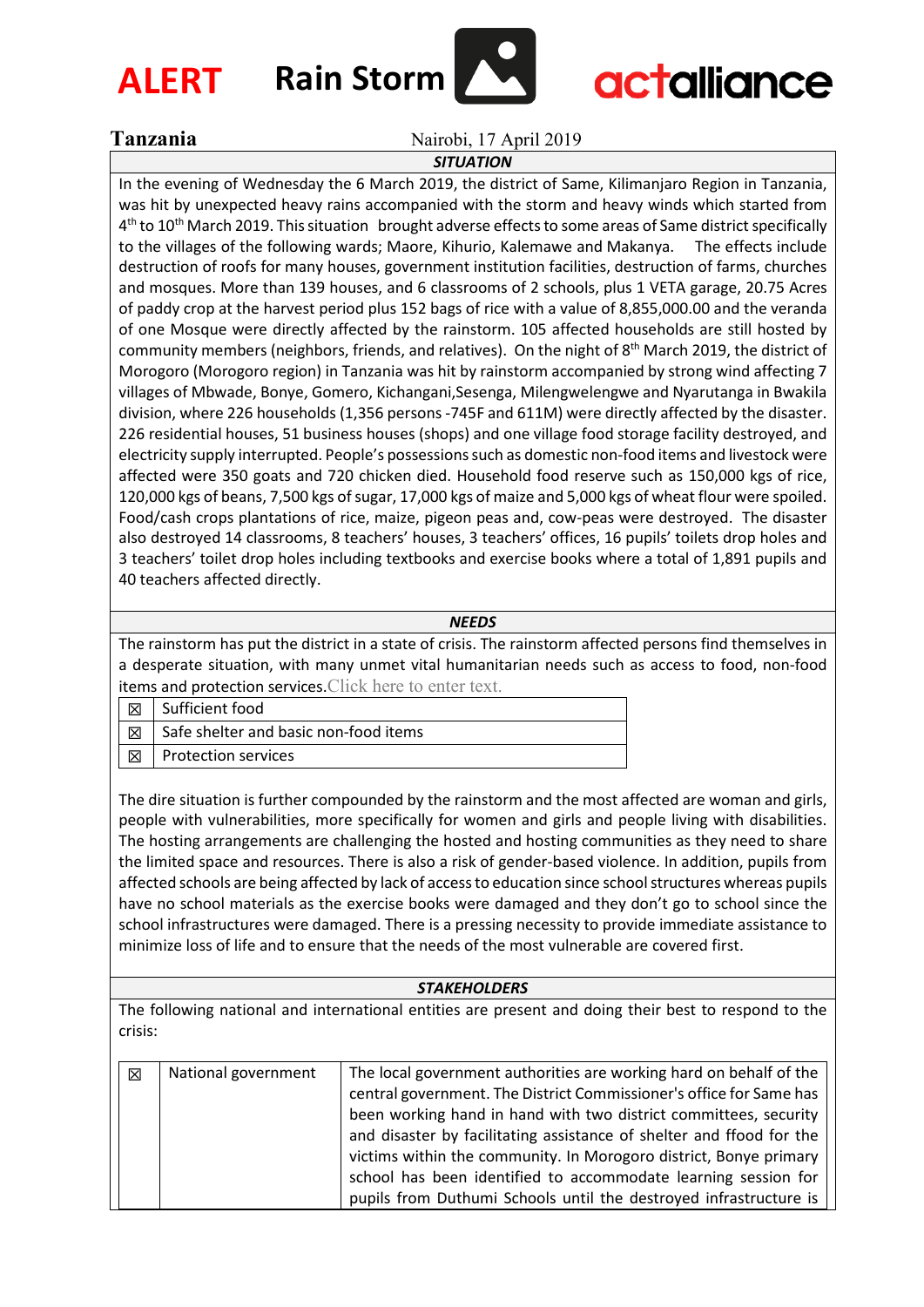|             |                      | rehabilitated. Classrooms were earmarked to host teachers for the<br>time being. Undestroyed foodstuff and pupils' books and other<br>studying materials were stored for safety in classes. Local security<br>guards were tasked to provide security for 24 hours. All the fallen<br>will be used to extract timber for rehabilitating damaged houses.<br>The district commissioner has proved 100 pieces of iron sheet and<br>USD 75 for teachers' meals. |
|-------------|----------------------|------------------------------------------------------------------------------------------------------------------------------------------------------------------------------------------------------------------------------------------------------------------------------------------------------------------------------------------------------------------------------------------------------------------------------------------------------------|
| $\boxtimes$ | Military presence    | In Morogoro district, the Tanzania Peoples Defence Force<br>rehabilitated 2 classrooms, 1 teachers office and 6 houses for<br>teachers                                                                                                                                                                                                                                                                                                                     |
| ⊠           | <b>NGOs</b>          | In Same district, World Vision Tanzania provided 928 pcs of iron<br>sheets                                                                                                                                                                                                                                                                                                                                                                                 |
| 区           | Faith-based groups   | In Same district, Tanganyika Christian Refugees Service (TCRS) sent<br>a team on the ground for conducting a rapid assessment. In<br>Morogoro district, ELCT Morogoro was present on the ground and<br>liaised with the District Commissioner's officers to avail the needed<br>Data. Tanganyika Christian Refugee Service (TCRS) is also present to<br>follow up the situation on the ground                                                              |
| 区           | Host communities     | Volunteered to support the affected communities morally and<br>materials like food and shelter and will continue to volunteer during<br>the rehabilitation of infrastructure.<br>In Same district, Hon. Anna Kilango Malecela, Provided 150 bags of<br>cements and 1,000,000 (one million) Tsh cash<br>In Same district, Prof. F.E.M.K. Senkoro, provided 50,000(fifty<br>thousands) Tsh.                                                                  |
| 区           | Affected communities | Participated in the initial and second assessment of the disaster and<br>redness to the temporarily available infrastructure and cope up with<br>the situation                                                                                                                                                                                                                                                                                             |

The emergency response is currently being coordinated by the office of the Prime Minister through the District Commissioners of Same and Morogoro. To ensure that the humanitarian response is well coordinated and complementary, the ACT forum will take part in meetings with all relevant sector stakeholders (In the resilient and implementation planning meetings) and establish an open line of communication with the crisis affected persons and communities to ensure a humanitarian response based on participation and feedback.

| <b>ACT Alliance</b> |                                                                                          |  |  |  |
|---------------------|------------------------------------------------------------------------------------------|--|--|--|
|                     |                                                                                          |  |  |  |
| 区                   | ACT Tanzania Forum members have been working in Tanzania since 1986, now                 |  |  |  |
|                     | helping/planning to help people affected by the rainstorm.                               |  |  |  |
| 区                   | ACT Tanzania Forum members are working in areas affected by the rainstorm and are        |  |  |  |
|                     | assessing the impact of the disaster to better understand the needs and vulnerabilities. |  |  |  |
| 区                   | ACT Tanzania Forum members are currently monitoring the situation and is preparing a     |  |  |  |
|                     | rapid needs assessment to have an in-depth context analysis and to better understand     |  |  |  |
|                     | existing vulnerabilities.                                                                |  |  |  |
| 冈                   | ACT Tanzania Forum are monitoring the situation and emergency teams are ready/preparing  |  |  |  |
|                     | to respond according to the results of a contextual analysis and rapid needs assessment. |  |  |  |

#### SECRETARIAT: 150, route de Ferney, P.O. Box 2100, 1211 Geneva 2, Switz. TEL.: +4122 791 6434 – FAX: +4122 791 6506 – [www.actalliance.org](http://www.actalliance.org/)